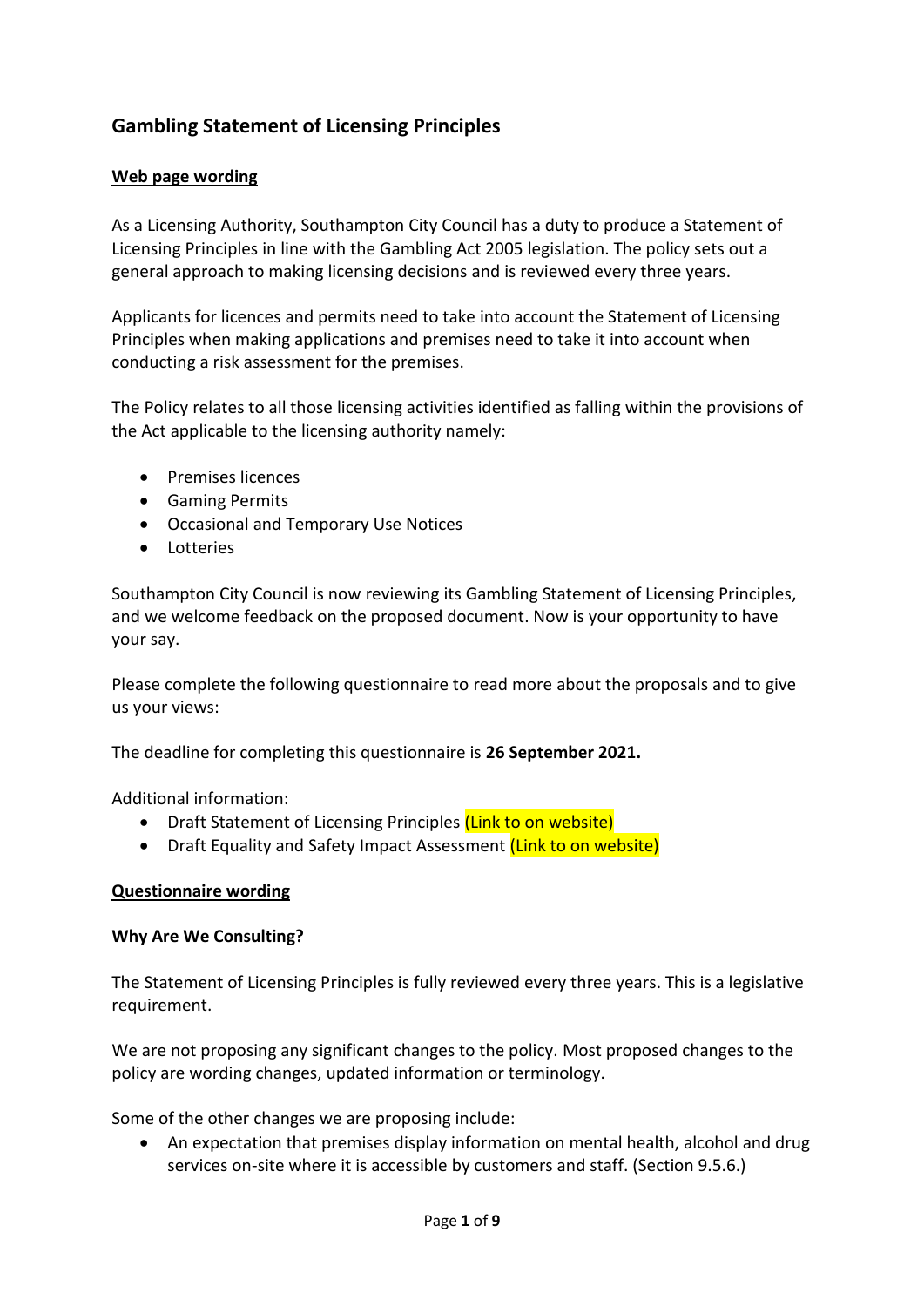- For premises that supply alcohol by retail under the authority of a premises licence granted under the Licensing Act 2003 staff to receive alcohol intervention training. (Section 9.5.10.)
- To reduce the impact of harmful gambling on associates of participants premises to have in place interventions for individuals who are displaying anger or aggressive behaviour linked to their gambling prior to leaving the premises. (Section 9.5.12)
- Premises should take such steps as are reasonably practicable to ensure entrances and exits to the premises will enable persons using the premises (including disabled persons) and the facilities to be safe and free from risks to health and while such persons are present on the premises every exit provided for their use shall be unsecured and free from obstruction. (Section 9.5.15)
- A more detailed local profile (Appendix B)

The full draft policy is available to read here: \*Insert link\*

The following sections of the questionnaire will guide you through each of these points and ask for your feedback.

# **Protecting children and other vulnerable persons from being harmed or exploited by gambling**

The Gambling Act defines "children" as those persons under 16 years of age and "young persons" as those persons aged 16 or 17 years of age.

The term "vulnerable persons" is not defined, however the following offers some guidance:

- People who gamble more than they want to
- People who gamble beyond their means
- People who may not be able to make informed or balanced decisions about gambling due to a lack of mental capacity, potentially due to cognitive or mental health conditions, alcohol, drugs or even some pharmaceutical treatments.

We already expect all premises licence holders to have suitable safeguarding policies in respect of children, young persons and vulnerable persons. We already expect premises licence holders to ensure that all staff are trained to recognise safeguarding issues when they arise and act appropriately. Such policies must be kept updated and staff training refreshed at frequent intervals.

We are now also proposing that premises are expected to display information on mental health, alcohol and drug services on-site where it is accessible by customers and staff.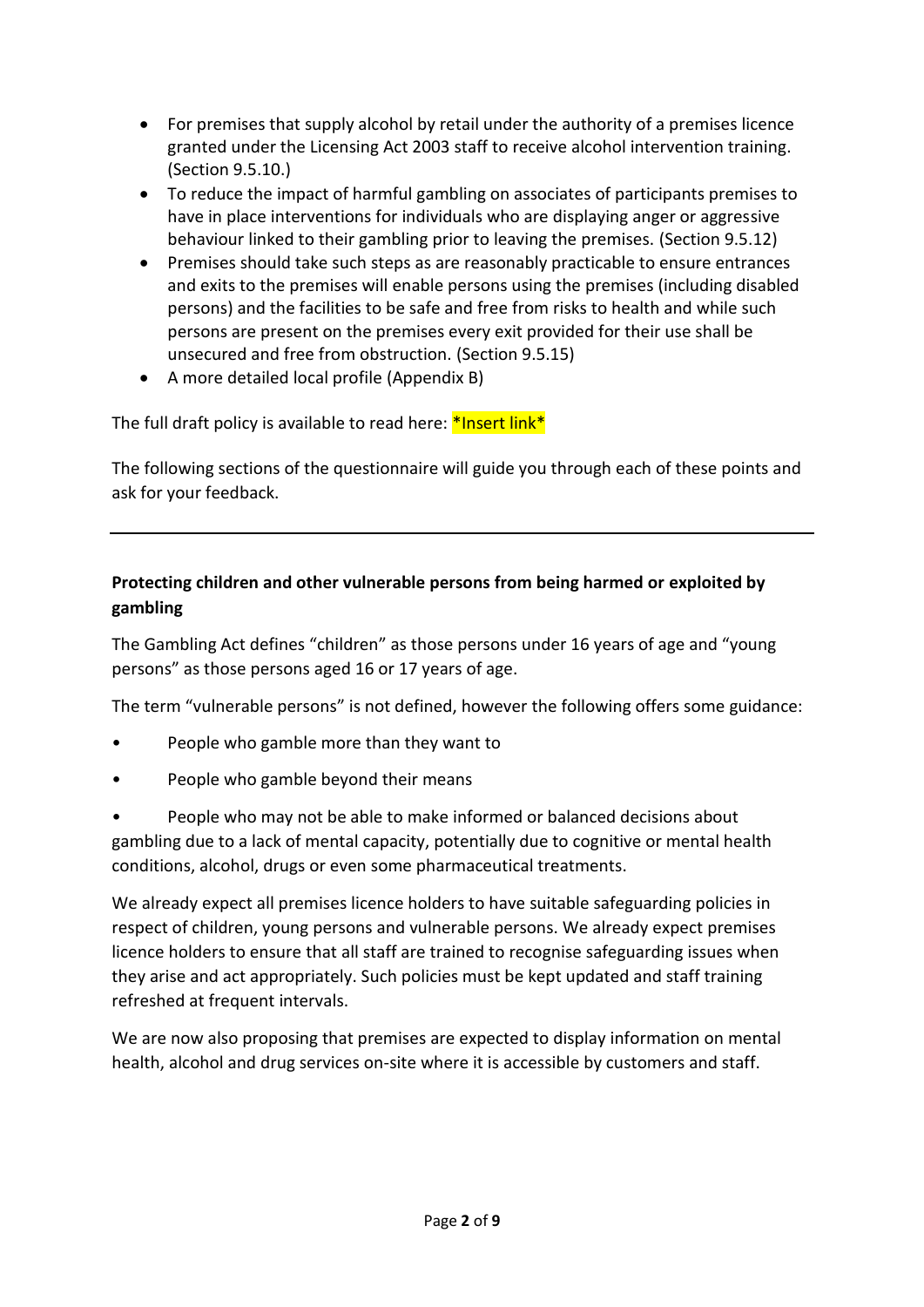# **Q. To what extent do you agree or disagree with the expectation that premises display information on mental health, alcohol and drug services on-site?**

- Strongly agree
- Agree
- Neither
- Disagree
- Strongly disagree

**Q. If you disagree, or have any comments, impacts, suggestions or alternatives you feel we should consider, please provide details:**

\*Free text\*

### **Sufficient knowledge to tackle risks associated with gambling**

We already expect all customer-facing and management staff in premises licensed under the Gambling Act 2005 to have sufficient knowledge to tackle risks associated with gambling and know how to promote responsible gambling.

We are now proposing that staff also receive alcohol intervention training for premises that supply alcohol by retail under the authority of a premises licence granted under the Licensing Act 2003.

**Q. To what extent do you agree or disagree with the proposal that staff receive alcohol intervention training?**

- Strongly agree
- Agree
- Neither
- Disagree
- Strongly disagree

**Q. If you disagree, or have any comments, impacts, suggestions or alternatives you feel we should consider, please provide details:**

\*Free text\*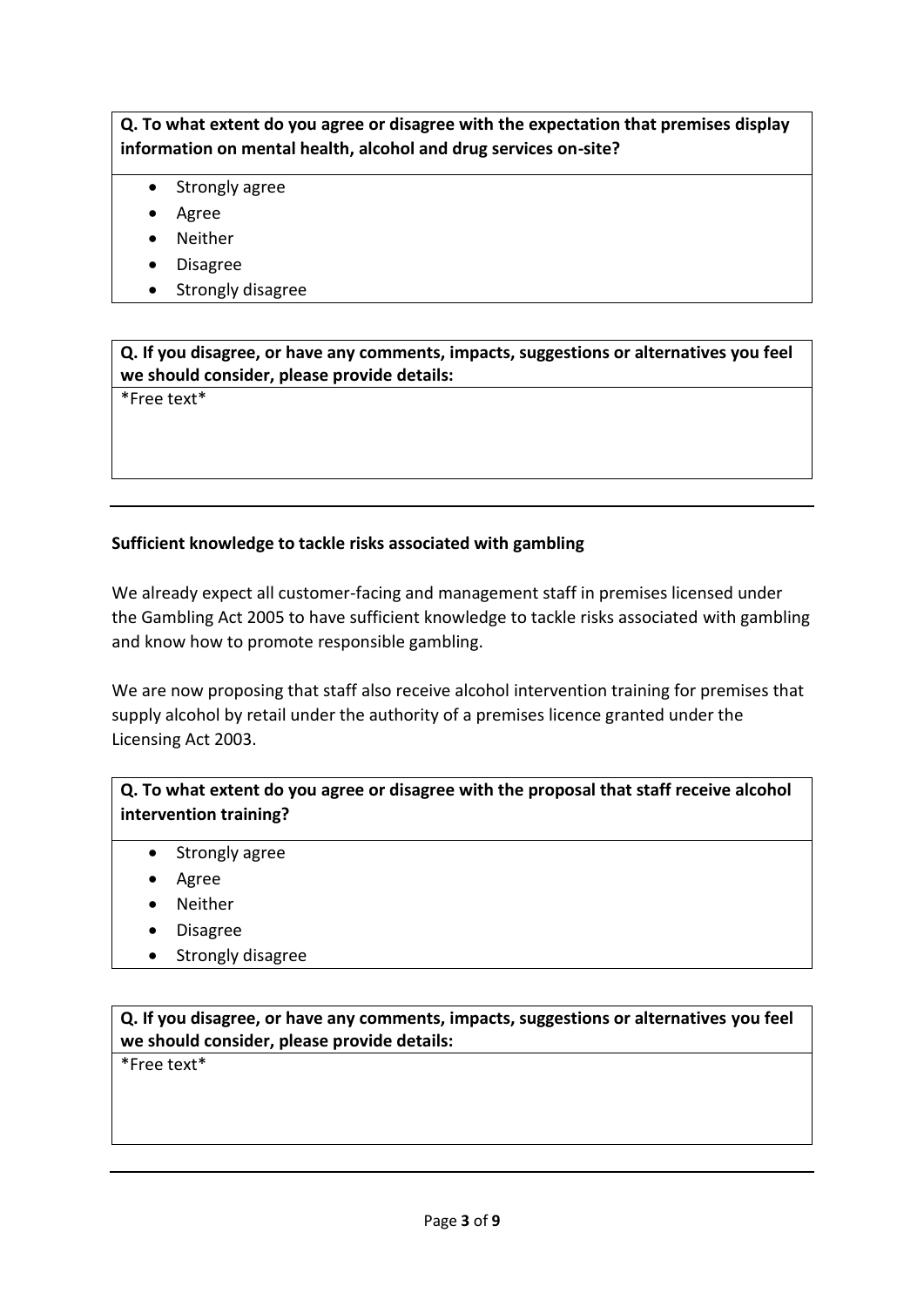# **Intervention to protect vulnerable persons from being harmed or exploited by gambling**

We already expect all premises offering gambling to have a mechanism in place to identify vulnerable persons and to monitor and intervene where customers may be gambling beyond their means or more than they would like. Intervention may include raising the customer's awareness of the existence of support services and the availability of a voluntary exclusion scheme. However, intervention may also include directing a counselling session and following that session potentially mandatory exclusion.

We are now proposing premises also have in place interventions for individuals who are displaying anger or aggressive behaviour linked to their gambling prior to leaving the premises to reduce the impact of harmful gambling on associates of participants.

**Q. To what extent do you agree or disagree with the proposal that premises have in place interventions for individuals who are displaying anger or aggressive behaviour linked to their gambling prior to leaving the premises?** 

- Strongly agree
- Agree
- Neither
- Disagree
- Strongly disagree

**Q. If you disagree, or have any comments, impacts, suggestions or alternatives you feel we should consider, please provide details:**

\*Free text\*

#### **Access**

We are proposing that premises should take such steps as are reasonably practicable to ensure entrances and exits to the premises will enable persons using the premises (including disabled persons) and the facilities to be safe and free from risks to health. While such persons are present on the premises every exit provided for their use shall be unsecured and free from obstruction.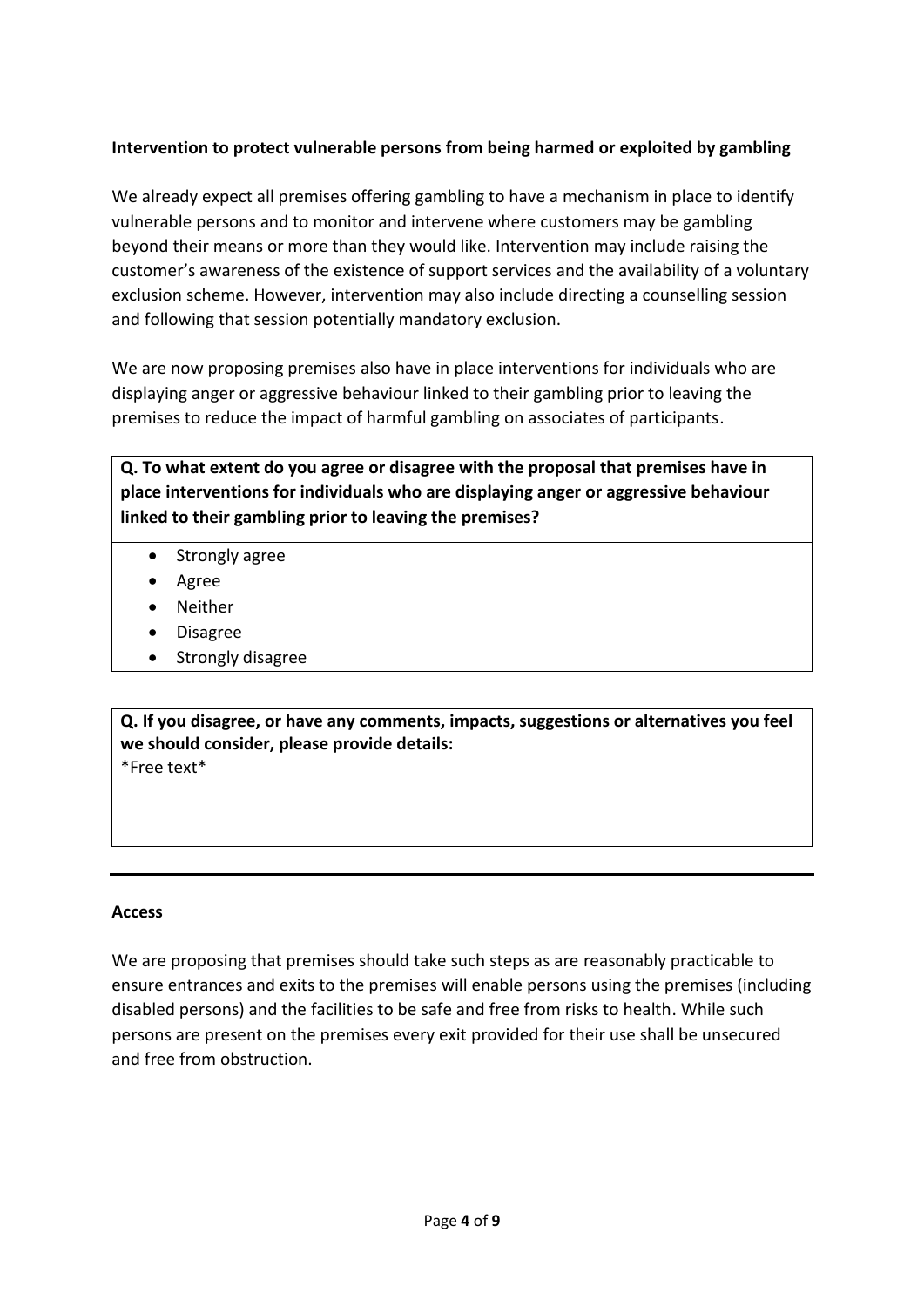# **Q. To what extent do you agree or disagree with the proposal regarding access to the premises?**

- Strongly agree
- Agree
- Neither
- Disagree
- Strongly disagree

**Q. If you disagree, or have any comments, impacts, suggestions or alternatives you feel we should consider, please provide details:**

\*Free text\*

### **Local Area Profile**

We are proposing that the Draft Policy contains a significantly more detailed local area profile for applicants and licence holders to consider when making their applications and preparing their risk assessments.

The draft policy now contains information and maps on:

- Deprivation (including the Indices of Deprivation)
- Housing (including information on homelessness, overcrowded households, population density)
- Benefit claimants
- Locations of schools
- Age ranges of the population
- Information on ethnicity
- Locations of supported living accommodation for people with a learning disability.
- Locations of homeless hostels and alcohol accommodation service shelters
- Rates of admissions for alcohol specific conditions
- Rate of admissions for poisoning by illicit drugs
- Rate of admissions of drug related mental health and behavioural admissions
- Proportion of Adults aged 18+ with depression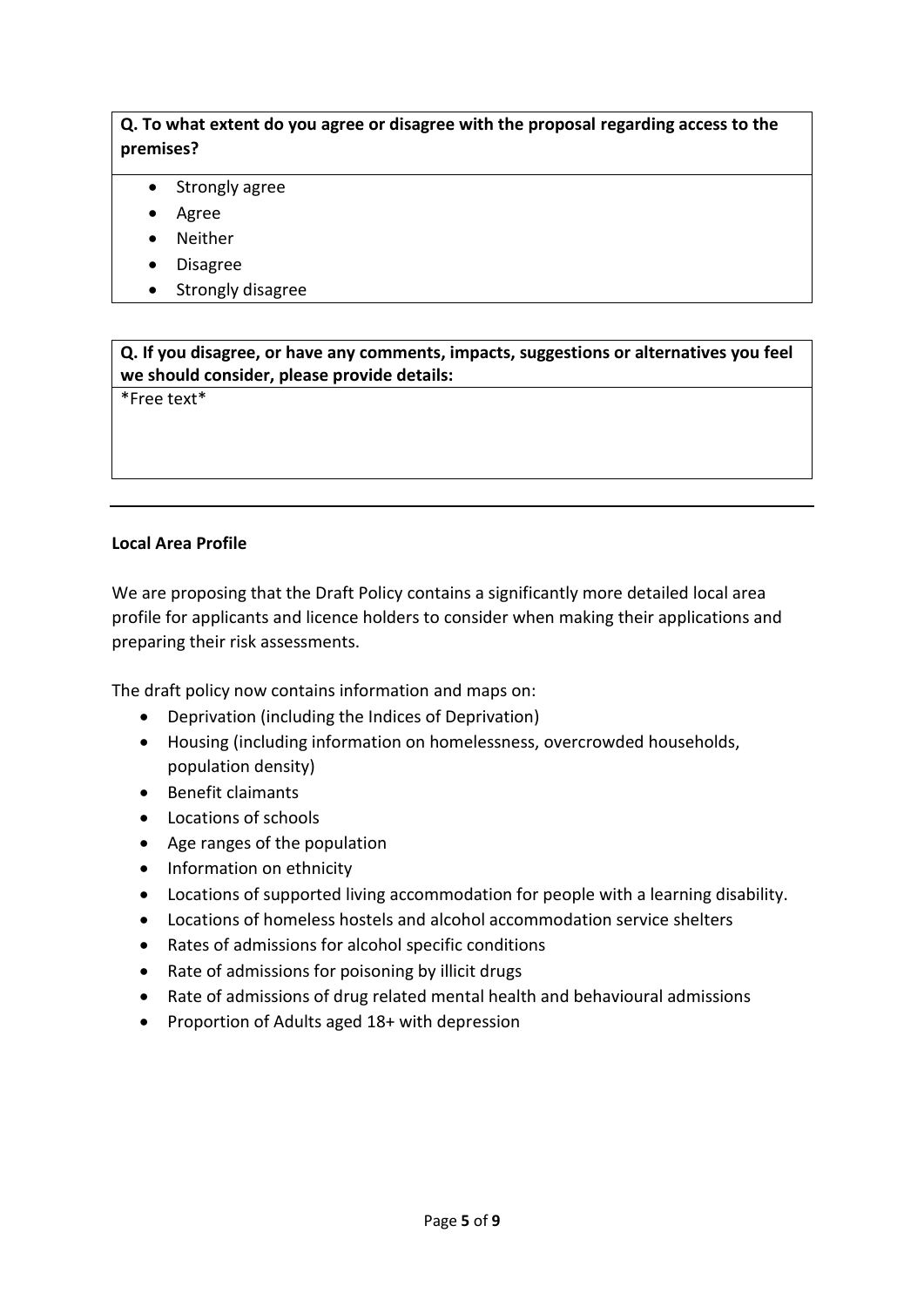# **Q. To what extent do you agree or disagree with the proposed increase in detail in the local area profile?**

- Strongly agree
- Agree
- Neither
- Disagree
- Strongly disagree

**Q. Please use the following space to tell us about any other information you think should be included in the local area profile or any comments you would like to make on this part of the policy:**

\*Free text\*

### **Overall policy**

### **Q. Have you read the proposed draft policy?**

- Yes, all of it
- Yes, some of it
- $\bullet$  No

# **Q. If you have read the proposed draft policy, to what extent do you agree or disagree with the following statements?**

|                                      | Strongly | Agree | Neither | <b>Disagree</b> | Strongly |
|--------------------------------------|----------|-------|---------|-----------------|----------|
|                                      | agree    |       |         |                 | disagree |
| The draft policy is easy to          |          |       |         |                 |          |
| understand                           |          |       |         |                 |          |
| The draft policy provides sufficient |          |       |         |                 |          |
| information                          |          |       |         |                 |          |

# **Q. If there were parts of the draft policy that you did not understand or you feel need more information, please provide further details:**

\*Free text\*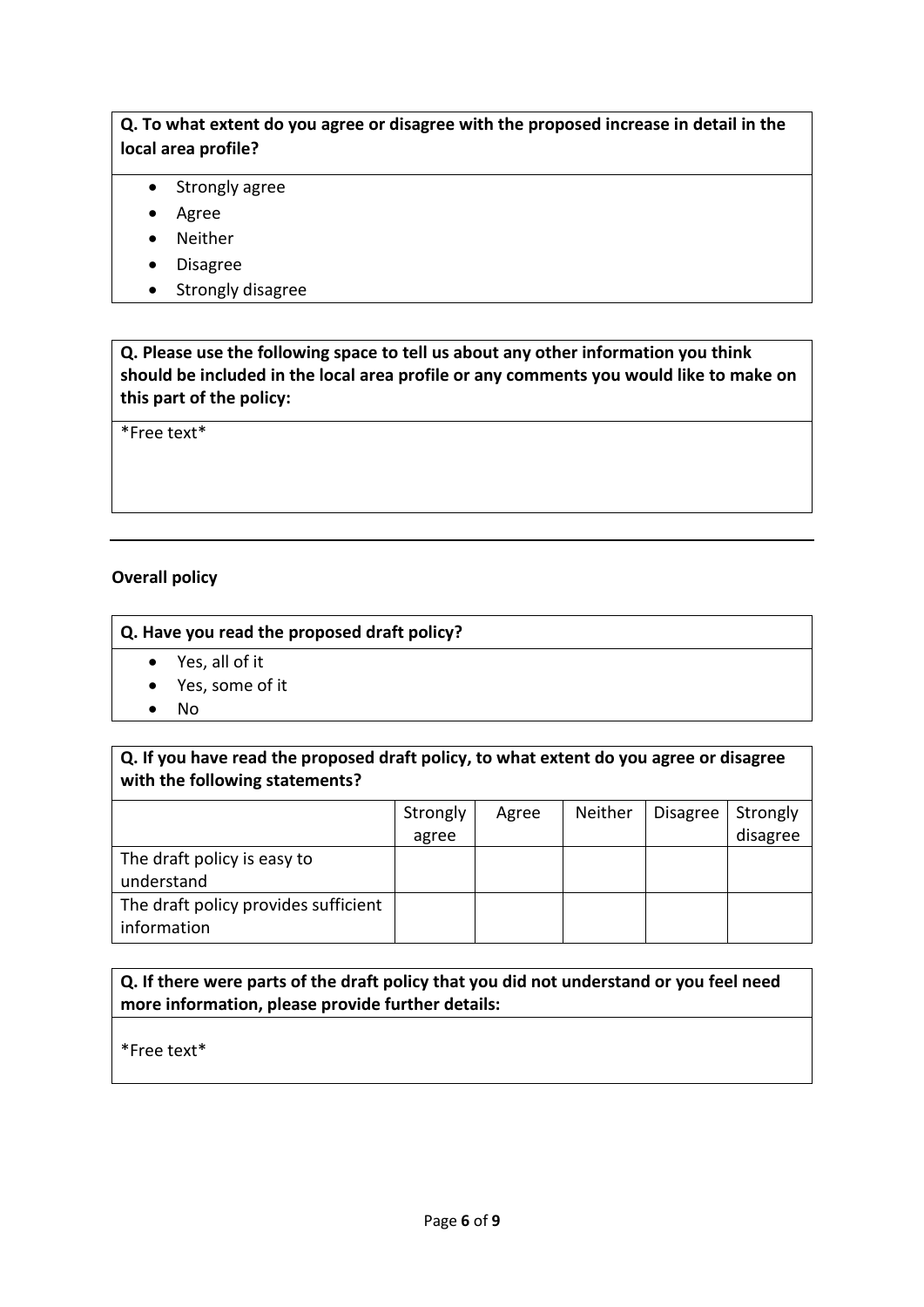### **Q. If the draft policy was to be implemented, what impact do you feel this may have on you, your business or the wider community?**

- A very positive impact
- A slightly positive impact
- No impact at all
- A slightly negative impact
- A very negative impact
- Don't know

**Q. Please use the following space to tell us your thoughts any other sections of the policy including any disagreements, comments, impacts, suggestions or alternatives you feel we should consider or include:**

\*Free text\*

### **About you**

### **Q. Which of the following best describes your interest in the consultation?**

- As a private business involved in the Gambling industry
- As a different private business
- As a public sector organisation
- As a third sector organisation (Voluntary groups, Community groups, Charities)
- As a resident of Southampton
- As a resident elsewhere
- As someone who works or studies in Southampton
- As a political member
- Other, please specify:

### **Q. What is your postcode / your business or organisation postcode?** (This is to understand opinions across the area and will not be used to contact or identify you)

#### **Q. (Residents only) How would you describe your gender?**

- Female
- Male
- In another way
- Prefer not to say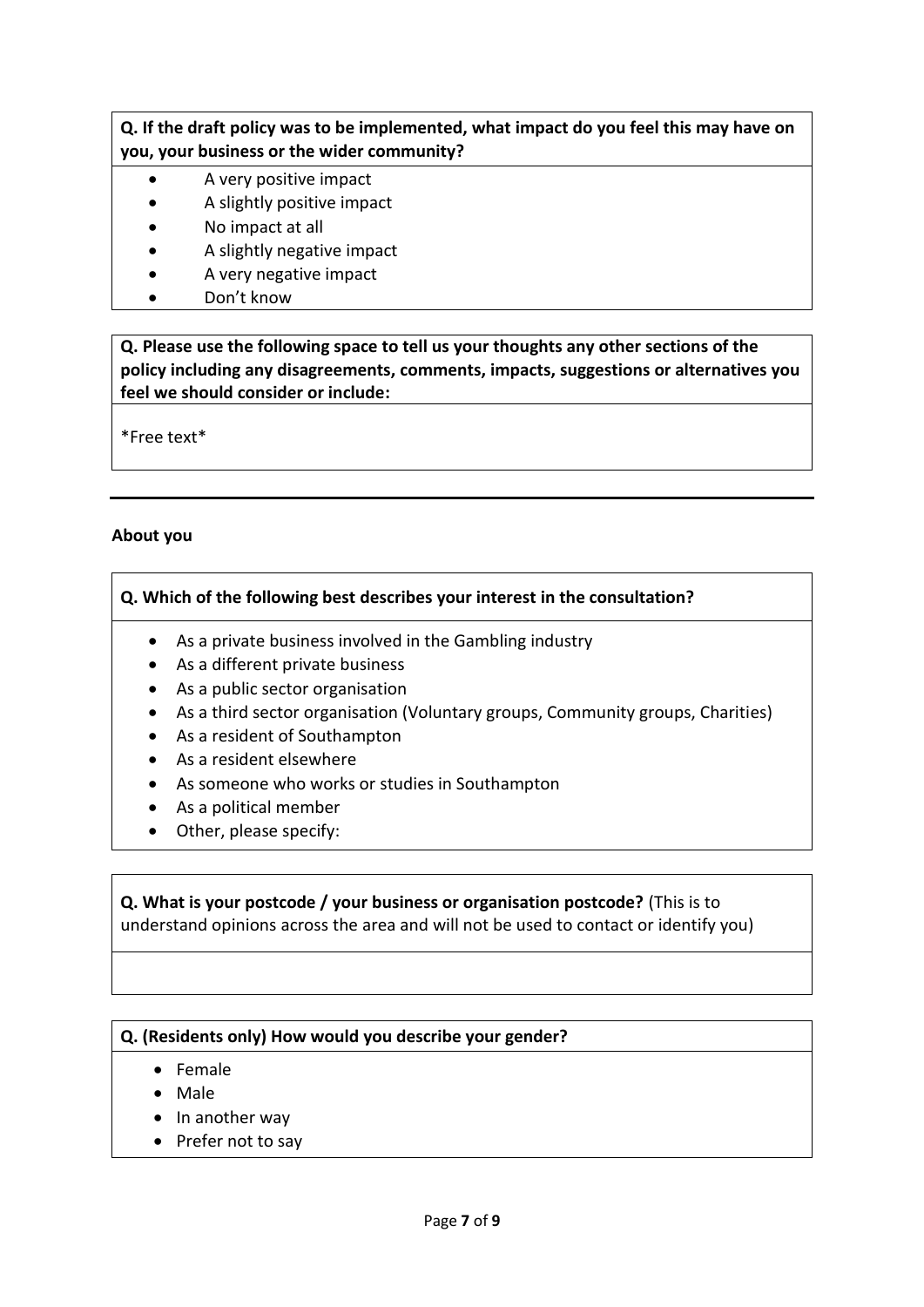### **Q. (Residents only) What is your age?**

- Under 18
- $18 24$
- $25 34$
- $35 44$
- $-45 54$
- $55 64$
- $65 74$
- $75 +$
- Prefer not to say

# **Q. (Residents only) How would you describe your ethnic group?**

- Asian / Asian British
- Black / African / Caribbean / Black British
- Mixed or Multiple ethnic groups
- White British
- White Other
- Other ethnic group
- Prefer not to say

### **Businesses and Organisations**

|                                                                                  | Yes | Nο |
|----------------------------------------------------------------------------------|-----|----|
| Can the name of your business or organisation be attributed to your<br>response? |     |    |
| Can we contact you about your response to this consultation?                     |     |    |

| Q. If yes, please provide the following details: |  |  |  |  |
|--------------------------------------------------|--|--|--|--|
| Business or Organisation name:                   |  |  |  |  |
| Contact person:                                  |  |  |  |  |
| Contact email:                                   |  |  |  |  |